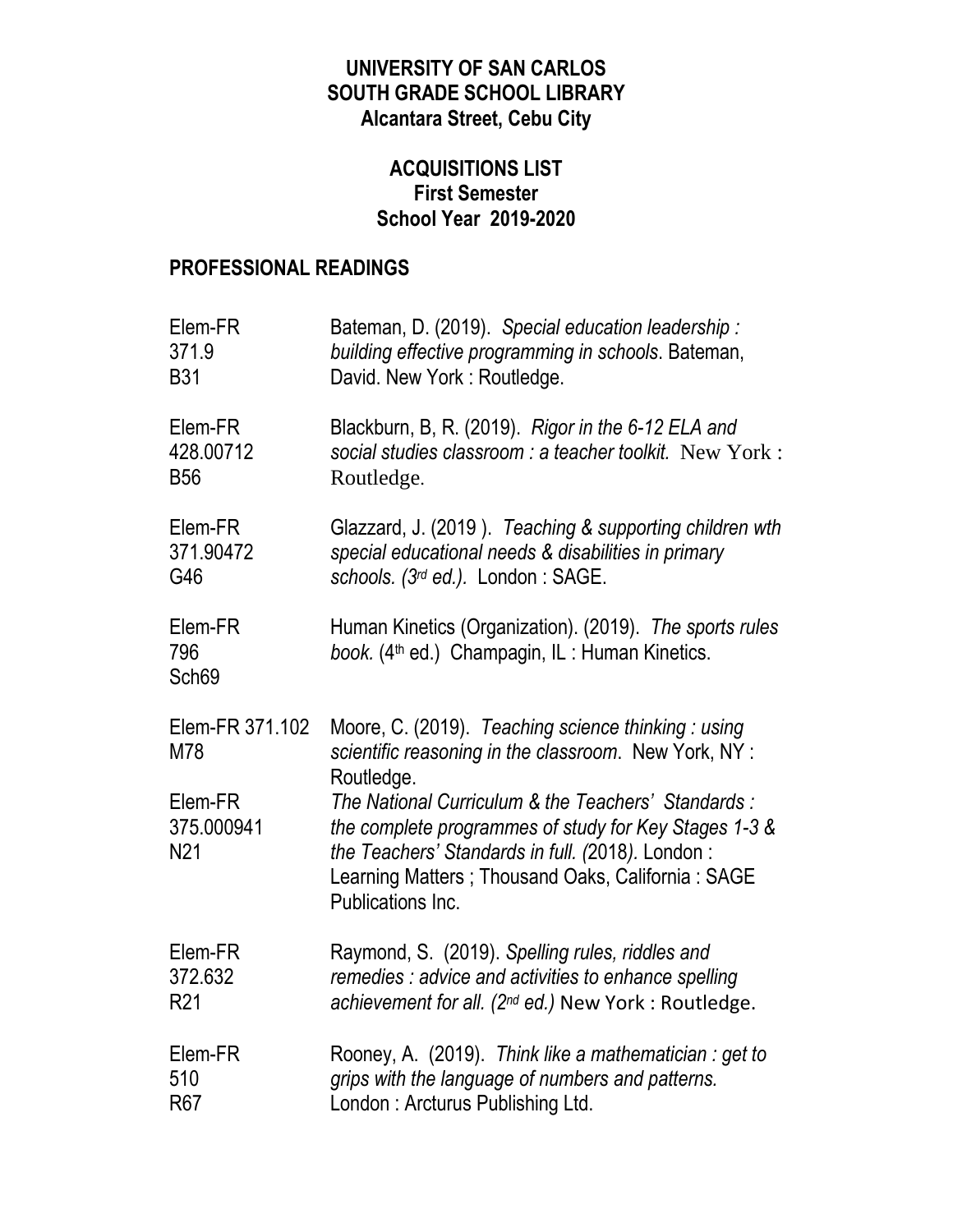| Elem-FR<br>641.3<br>T41              | 3G Handy guide: clean kitchen premises and<br>equipment. (2019). New York, NY: 3G E-Learning.                                                                                  |
|--------------------------------------|--------------------------------------------------------------------------------------------------------------------------------------------------------------------------------|
| Elem-FR<br>371.33<br>V <sub>52</sub> | Vega-Castaneda, L. (2019). Teaching and learning<br>about difference through social media : reflection,<br>engagement, and self-assessment. New York, NY :<br>Routledge, 2019. |
| Elem-FR<br>372.7044<br><b>W58</b>    | White, J. (). Engaging preschoolers in mathematics:<br>using classroom routines for problem solving.                                                                           |

# **CHILDREN'S BOOKS**

| Elem-Ref(LUO)                | Adams, T. (2016). A day at the dinosaur museum                                         |
|------------------------------|----------------------------------------------------------------------------------------|
| 567.9                        | King's Road, London: Templar Books part of the Bonnier                                 |
| Ad19                         | Publishing Group.                                                                      |
| Elem-Fic                     | Anderson, L.E. (2019). Amelia Fang and the half-moon                                   |
| An $23$                      | <i>holiday.</i> London: Egmont UK Ltd.                                                 |
| Elem-Fic                     | Blyton, E. (2019). Naughty Amelia Jane. London                                         |
| <b>B62n</b>                  | :Egmont UK Ltd.                                                                        |
| Elem-Fic                     | Tsang, K. (2018). Sam Wu is not afraid of ghosts.                                      |
| T78                          | London: Egmont UK Ltd.                                                                 |
| <b>FILIPINIANA</b>           |                                                                                        |
| Elem-Fil                     | Baguilat, R. M.C. (2018). Shedding light on the long                                   |
| 371.5809599                  | shadow of bullying. Diliman, Quezon City: Institute of                                 |
| <b>B14</b>                   | Human Rights. UP. Law Center.                                                          |
| Elem-Fil<br>220.59921<br>B47 | Biblia sa Kristohanong katilingban. (2016). Quezon City:<br>Pastoral Bible Foundation. |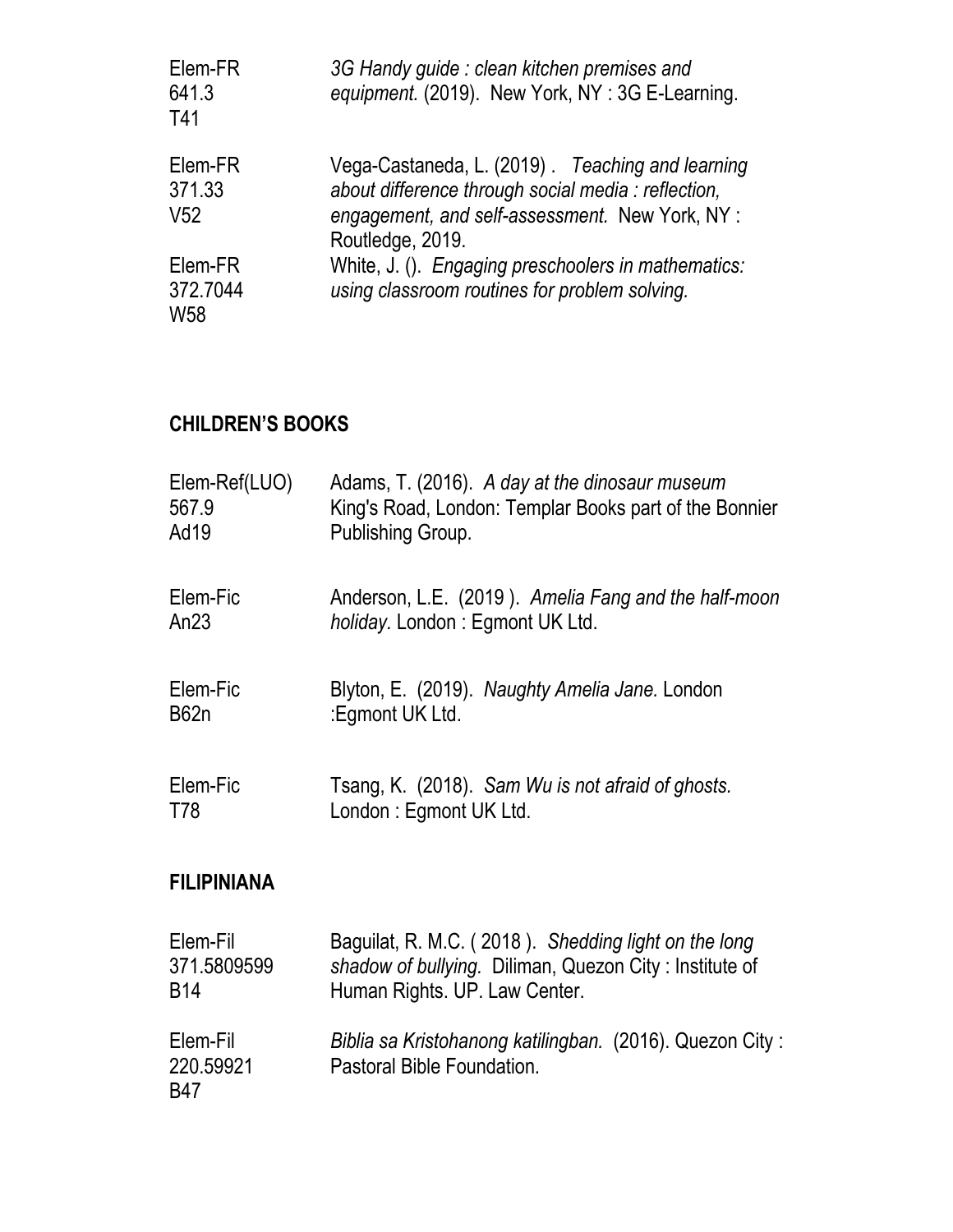| Elem-Fil                      | Bolata, E.J.V. (2018). Kislap-diwa: mga pamumuni sa                                                                                                                                                                  |
|-------------------------------|----------------------------------------------------------------------------------------------------------------------------------------------------------------------------------------------------------------------|
| 899.21                        | panitikan, pelikula, at kultura. Lungsod ng Tarlac:                                                                                                                                                                  |
| B63                           | Hinabing Salita Publishing House.                                                                                                                                                                                    |
| Elem-Fil<br>282.509045<br>F31 | Federation of Asian Bishops. (2017. For all the peoples of<br>Asia: Federation of Asian bishops' Conferences<br>Documents from 2012 to 2016, volume 6. Diliman,<br>Quezon City, Philippines: Claretian Publications. |
| Elem-Fil                      | Manwal sa pamamahala ng basura. (2018). (Unang                                                                                                                                                                       |
| 363.72850680223               | edisyon). Diliman, Quezon City: Sentrong Wikang                                                                                                                                                                      |
| M31                           | Filipino                                                                                                                                                                                                             |
| Elem-Fil                      | Molina, M. A. D. (2011). God is our Father: Christian                                                                                                                                                                |
| 207.5                         | living for Grade One. Harrison Street, Pasay City:                                                                                                                                                                   |
| M73                           | Published and distributed by Paulines Publishing House.                                                                                                                                                              |
| Elem-Fil                      | Molina, M.A. D. (2012). Jesus is our friend: Christian                                                                                                                                                               |
| 207.5                         | living for Grade Two. Harrison Street, Pasay City:                                                                                                                                                                   |
| M73je                         | Published and distributed by Paulines Publishing House.                                                                                                                                                              |
| Elem-Fil                      | Molina, M. A. D. (2013). The Holy Spirit lives in us:                                                                                                                                                                |
| 207.5                         | Christian living for Grade 3. Harrison Street, Pasay City:                                                                                                                                                           |
| M73ho                         | Published and distributed by Paulines Publishing House.                                                                                                                                                              |
| Elem-Fil<br>207.5<br>M73cr    | Molina, M. A. D. (2014). We celebrate our faith: the<br>Creed; Christian living for Grade 4. Harrison Street,<br>Pasay City: Published and distributed by Paulines<br>Publishing House.                              |
| Elem-Fil<br>207.5<br>M73sa    | Molina, M. A. D. $(2015)$ . We meet Jesus: the<br>Sacraments; Christian living for Grade 5. Harrison<br>Street, Pasay City: Published and distributed by<br>Paulines Publishing House.                               |
| Elem-Fil<br>207.5<br>M73sa tm | Molina, M. A. D. $(2015)$ . We meet Jesus: the<br>Sacraments; Christian living for Grade 5, Teachers<br>Manual. Harrison Street, Pasay City: Published and<br>distributed by Paulines Publishing House.              |